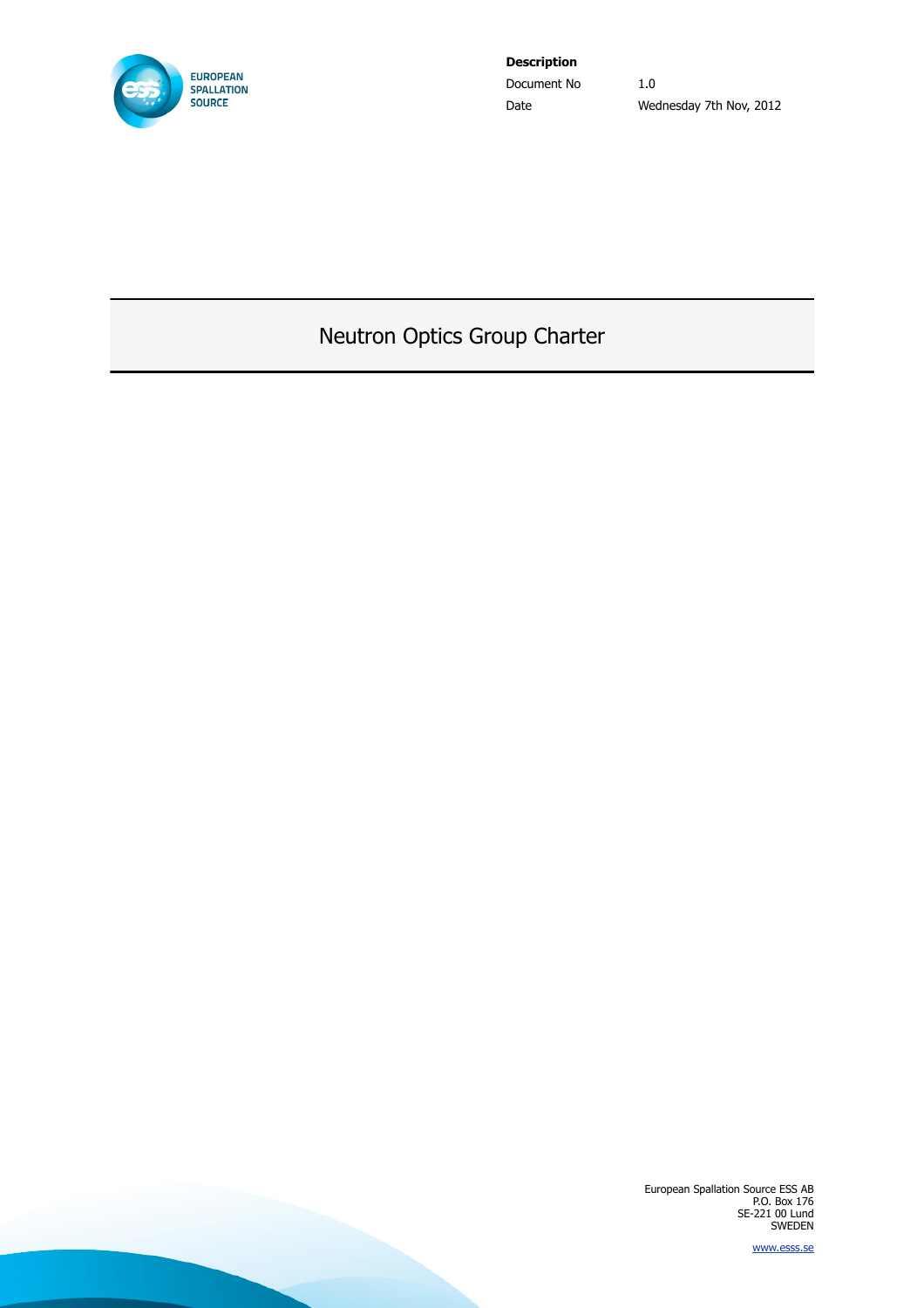

## **TABLE OF CONTENTS**

| <b>Clients</b><br>$\overline{7}$  |
|-----------------------------------|
|                                   |
|                                   |
|                                   |
| Observers8                        |
|                                   |
|                                   |
|                                   |
|                                   |
| <b>Scope</b><br>- 9               |
|                                   |
|                                   |
|                                   |
|                                   |
|                                   |
|                                   |
|                                   |
|                                   |
|                                   |
| Tangible 12                       |
| Intangible13                      |
| .13                               |
| European Spallation Source ESS AB |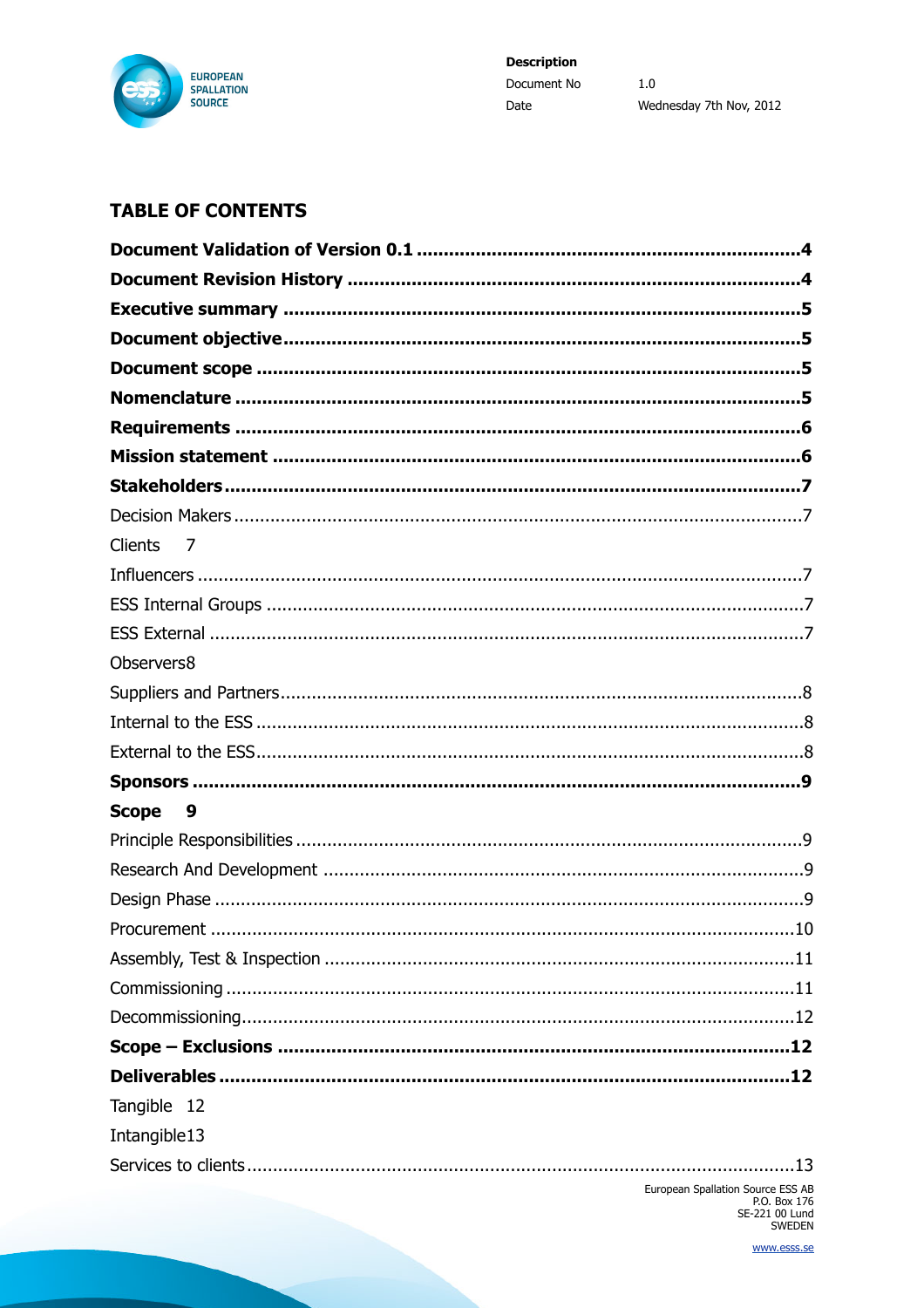

#### **Description**

Document No  $1.0\,$ Date Wednesday 7th Nov, 2012

| Budget 14 |  |
|-----------|--|
|           |  |
|           |  |
|           |  |

European Spallation Source ESS AB<br>P.O. Box 176<br>SE-221 00 Lund<br>SWEDEN

www.esss.se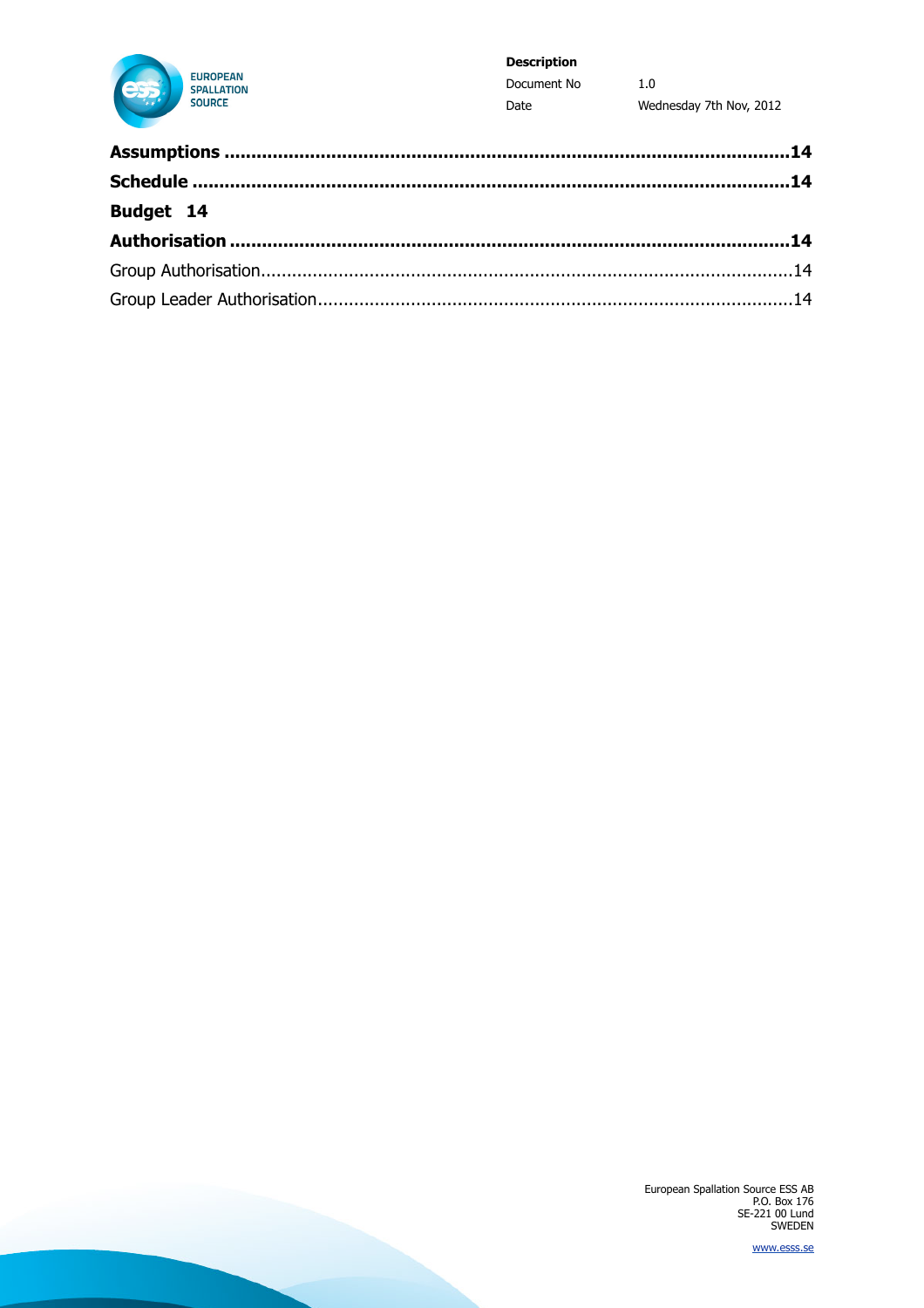

#### **DOCUMENT VALIDATION OF VERSION 1.0**  $1.$

| <b>Date</b>       | <b>Name</b>    | <b>Signature</b> |
|-------------------|----------------|------------------|
| 23rd August, 2012 | P. Bentley     |                  |
| 23rd August, 2012 | R. Hall-Wilton |                  |
| 23rd August, 2012 | I. Sutton      |                  |
| 23rd August, 2012 | A. Hiess       |                  |
| 23rd August, 2012 | K. Andersen    |                  |
| 23rd August, 2012 | R. Connatser   | puraber          |
| 23rd August, 2012 | O. Kirstein    |                  |
|                   |                |                  |
|                   |                |                  |

#### **DOCUMENT REVISION HISTORY**  $2.$

| <b>Version</b> | <b>Reason for revision</b>                                                         | <b>Date</b>          |
|----------------|------------------------------------------------------------------------------------|----------------------|
| 0.0            | First Draft                                                                        | 15th June 2012       |
| 0.1            | Approval from stakeholders, circulation for management<br>comments and/or approval | $ 23rd$ August, 2012 |
| 1.0            | Document Published to Chess                                                        | November, 2012       |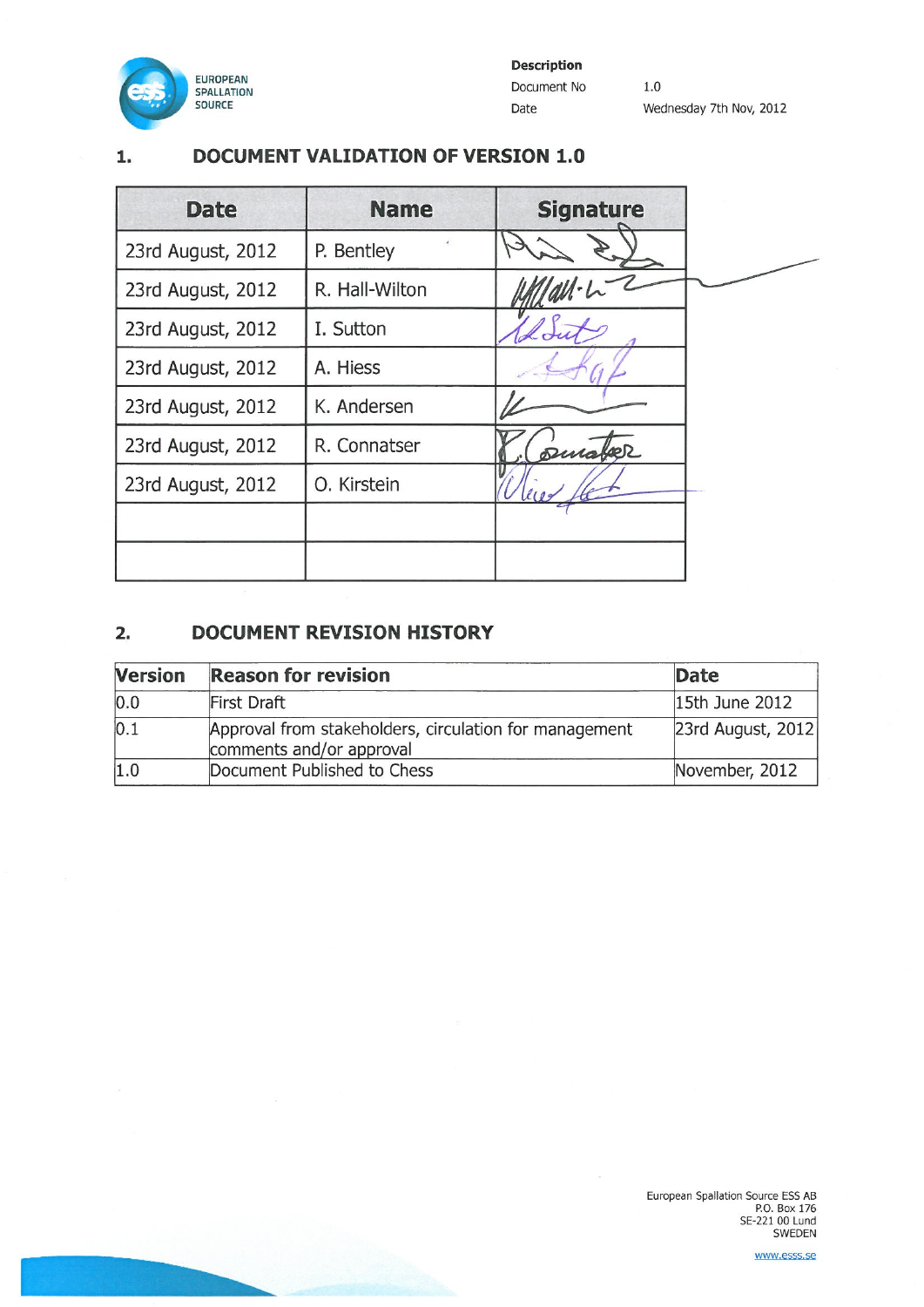

## <span id="page-4-0"></span>**3. EXECUTIVE SUMMARY**

The European Spallation Source ESS AB will design, build and operate a multi-disciplinary, large-scale research infrastructure based on the world's most powerful neutron source. ESS will provide scientists with unique and powerful neutron scattering instruments for the study of a large range of materials – from polymers and pharmaceuticals to membranes and molecules. The ESS project is partnered by 16 European countries, and hosted by Sweden and Denmark. The ESS will be built in Lund, Sweden, by a collaboration of European scientists and engineers. ESS is planned to produce the first neutrons by 2019. When the facility is in full operation 2025, ESS will have around 450 employees.

The Neutron Optics group is part of the Neutron Technology Division under the Science Directorate. The Neutron Technology Division provides the technological tools required for the design, construction and operation of the neutron instruments at the ESS. The Neutron Optics Group in the Neutron Technology Division will undertake development work to ensure that the instruments are equipped to perform world-leading science, in a close dialogue with the instrument scientists.

Staff in the Neutron Optics group will develop and design neutron optics solutions for the ESS instruments, such as beam extraction, guides & beam delivery, focusing and polarisation devices, as well as maintenance and shielding of these systems with each instrument project.

## <span id="page-4-1"></span>**4. DOCUMENT OBJECTIVE**

The purpose of this document is to define the mission, objectives and responsibilities of the neutron optics group and to outline the groups' interactions within the structure of the ESS organisation.

The document is intended to be written by the principal stakeholders in the group and to bring together all information fundamental to the establishment and subsequent running of the group. The document will be validated by the facilities directors.

## <span id="page-4-2"></span>**5. DOCUMENT SCOPE**

The document concerns the establishment, and running of, the neutron optics group within the Neutron Technology Division. All aspects of the groups functions and responsibilities within the organisation are addressed.

### <span id="page-4-3"></span>**6. NOMENCLATURE**

In this document, the following terminology is used.

**Beam extraction system:** all non-mechanical apertures, neutron quides, neutron mirrors, neutron filters, neutron guide windows, neutron guide mountings & supports, neutron guide shielding (excluding the monolith shielding) and neutron guide alignment systems within the target monolith structure, up to the containment barrier window and membrane of the target monolith (at the time of writing, six metres from the moderator central axis).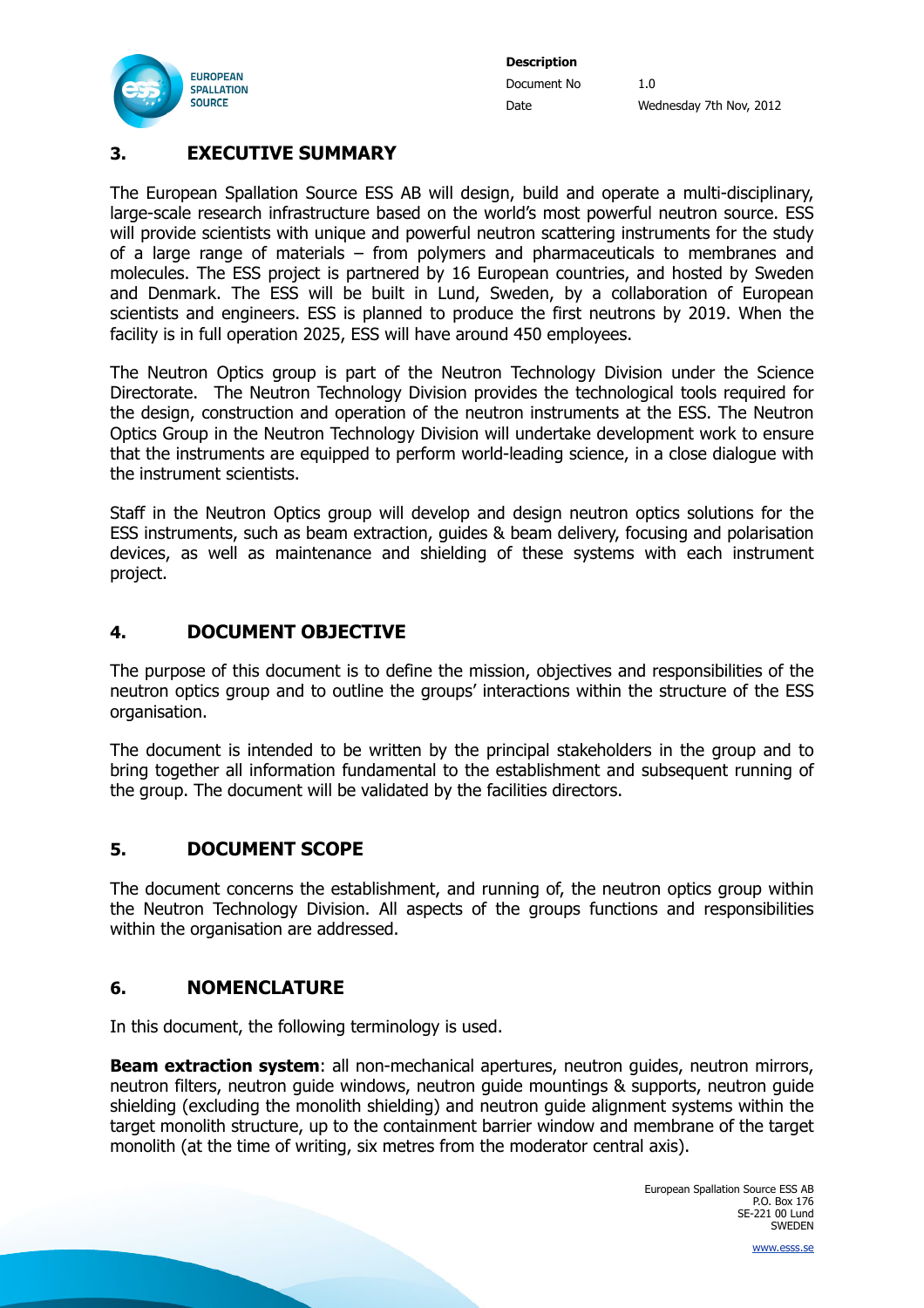

**Beam delivery system**: all non-mechanical apertures, neutron quides, neutron mirrors, neutron filters, neutron guide environment control, neutron guide supports, neutron guide alignment devices, neutron guide shielding, neutron guide shimming & lining, from the outer boundary of the beam extraction systems until the final aperture nearest to the instrument sample position.

**Neutron beam system**: both the beam extraction system and the beam delivery system.

Neutron optical system: the neutron beam system and any specialised conditioning devices that manipulate the spatial dimensions of the beam, the divergence of the beam, the neutron spin polarisation of the beam, or diffractive devices that alter the wavelength distribution of the beam. Neutron optical systems exclude mechanical devices such as choppers and velocity selectors. Unlike the neutron beam system, which stops at the entrance to the neutron instrument, the neutron optical system may include elements beyond the sample position.

**Neutron Guide Shimming**: additional material added to the neutron guide assembly between the guide and the surrounding shielding that reduces the unwanted neutron beam current outside of the neutron guide, sometimes called "streaming neutrons" at other facilities. Shimming can be in the form of thin plates and wedges of an appropriate material with good neutron and gamma attenuating suppression.

## <span id="page-5-0"></span>**7. REQUIREMENTS**

ESS is planned to produce the first neutrons by 2019, at which date it will operate an initial suite of seven scientific instruments. The full suite of instruments will be realised in 2025, comprising 22 instruments. The reference instrument suite, which the ESS is using for costing and planning purposes until the instrument concepts are selected, suggests a total length of 2000 m of shielded neutron guide systems, with numerous geometrical shapes being likely depending on the transport distances and the specifications of the beams in question.

In addition to the beams, the neutron optics group will supply spin-polarised helium 3 at the same time as the first neutrons, and the ability to manufacture polarising supermirrors at the same time as the first neutrons.

The need for the group to obtain the ability to manipulate crystal monochromators, or possibly manufacture crystal monochromators, will be assessed in 2013 and onwards as the instrument concepts are developed.

## <span id="page-5-1"></span>**8. MISSION STATEMENT**

The group will develop, in collaboration with European research laboratories, and implement technical solutions for the neutron optical system requirements of the ESS instruments.

The group will be responsible for ensuring all systems meet stated requirements for neutronic performance, serviceability, safety and cost throughout their operating life.

To this end the group will be responsible for the management and achievement of all stages of system development, design, procurement, acceptance, installation, commissioning and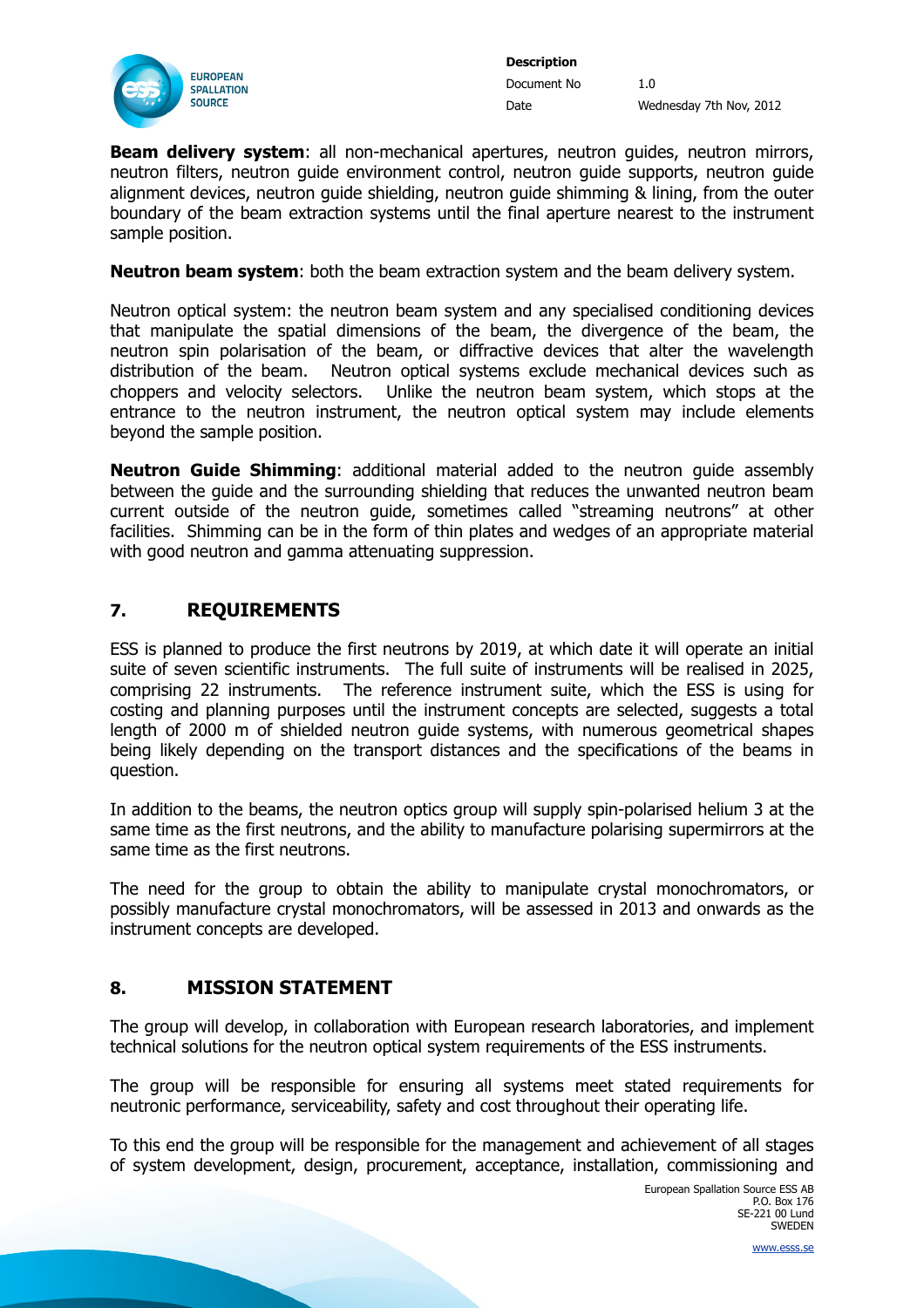

maintenance of all neutron optical systems at the ESS in support of, and in collaboration with, the Lead Instrument Scientists.

To be a centre of excellence, both through in-house efforts and collaborative/in-kind partners, in the development of novel neutron optical and shielding technology to be able to provide optimal performance for neutron optical systems for ESS instruments.

To contribute to the scientific and intellectual output and reputation of ESS, through developments directly or indirectly relating to neutron instrumentation technologies.

The Neutron Optics Group will provide the expertise and resources to realise all of these objectives.

### <span id="page-6-0"></span>**9. STAKEHOLDERS**

### <span id="page-6-1"></span>**9.1. Decision Makers**

- ESS General Director
- Director of Science Directorate at ESS
- Head of Neutron Technology Division
- Head of Instrument division

#### <span id="page-6-2"></span>**9.2 Clients**

- Lead Instrument Scientists
- Instrument support projects
- Operational instruments

## <span id="page-6-3"></span>**9.3 Influencers**

#### <span id="page-6-4"></span>**9.3.1 ESS Internal Groups**

- Head of Design Office
- Chief Instrument Project Engineer

#### <span id="page-6-5"></span>**9.3.2 ESS External**

- Scientific partners
- Work unit managers
- Technical partners
- TAP and or STAP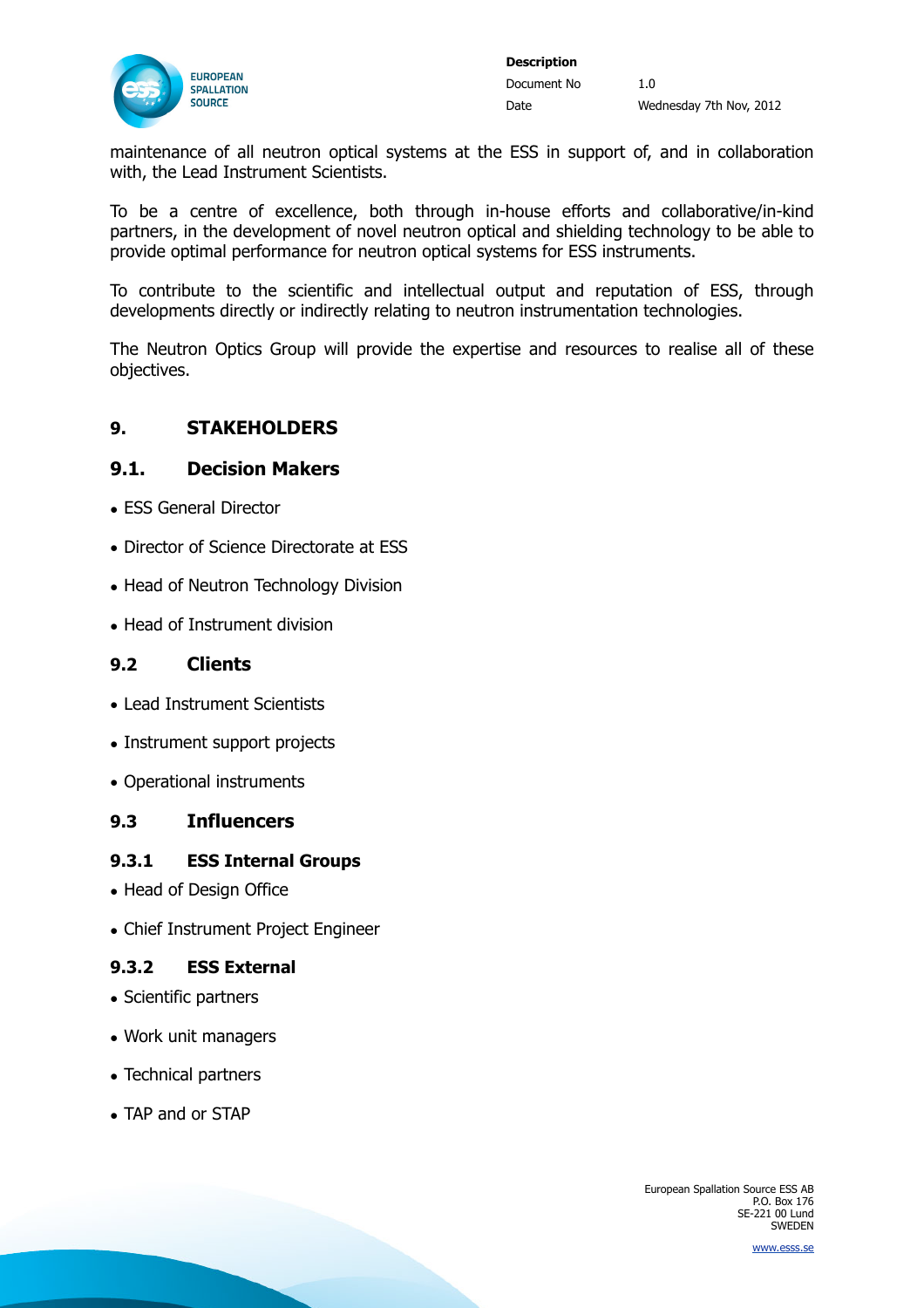

## <span id="page-7-0"></span>**9.4 Observers**

- Technical Partners
- Scientific Community
- General Public

## <span id="page-7-1"></span>**9.5 Suppliers and Partners**

### <span id="page-7-2"></span>**9.5.1 Internal to the ESS**

- Design Office
	- Drafting Services
	- Structural simulation
	- Structural calculation
	- Engineering services
- Target group
	- Simulation services
- Conventional Facilities
- Instrument Construction Office
	- Scheduling/Planning
	- Construction & Installation services
- On site workshops
- Computing services
- Data management
- Software supply
- Procurement
- Contracts
- Financial Services
- Administration Services

### <span id="page-7-3"></span>**9.5.2 External to the ESS**

• System suppliers

European Spallation Source ESS AB P.O. Box 176 SE-221 00 Lund SWEDEN

[www.esss.se](http://www.esss.se/)

# **Description** Document No 1.0

Date Wednesday 7th Nov, 2012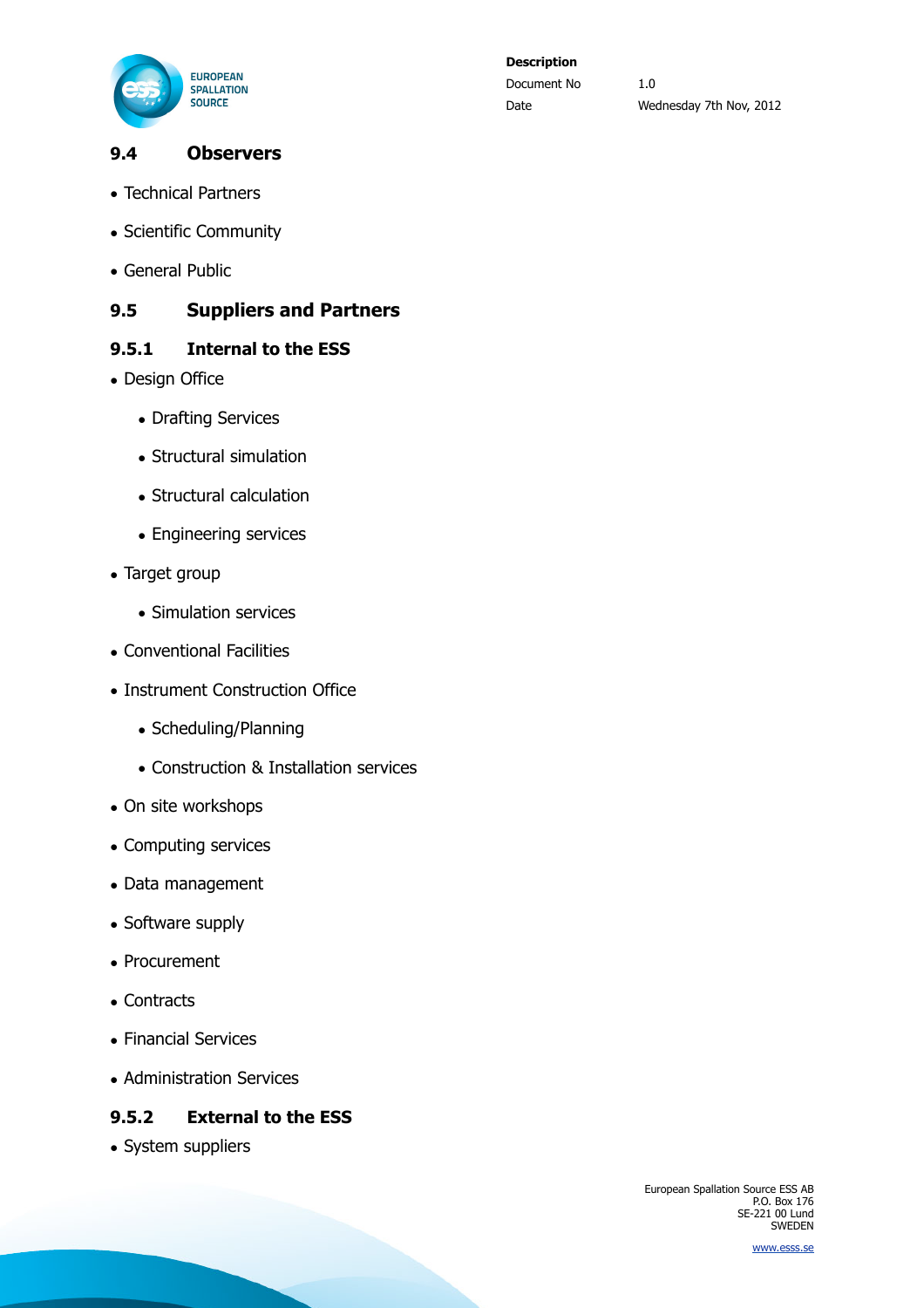

- Component suppliers
- Engineering firms
- Technical partners (collaborating universities and facilities)

## <span id="page-8-0"></span>**10. SPONSORS**

**Neutron Technology Division, Science Directorate**, on behalf of the board of the ESS, will fund the group's running costs, investment programmes and cost associated with the strategic development programs.

**Instrument Projects** will fund direct development, production and installation costs for systems ordered. Instrument projects may participate in the funding of development in areas of specific interest.

**Facility Operations** will contribute to the cost of operating and maintaining installed equipment.

#### <span id="page-8-1"></span>**11. SCOPE**

The group will implement technical solutions for all the neutron optical requirements of the ESS instruments. In the course of this mission the group will manage and/or execute tasks related to optical system design, development, procurement, manufacture, assembly, testing installation, maintenance and repair.

In order to maintain the highest possible levels of performance and service, the group will conduct research and development into appropriate technologies to increase performance.

These activities may be performed in-kind, in-house, through collaborative work or through commercial partners, but the management responsibility will lie in the optics group.

### <span id="page-8-2"></span>**11.1 Principle Responsibilities**

#### <span id="page-8-3"></span>**11.1.1 Research And Development**

- 1. Design, construction and management of an **ESS test beam line**, in collaboration with the instrumentation division and detector group.
- 2. **Research** into general, non-instrument-specific technologies that enable the manipulation of neutron beams in novel ways that may be of future use to the facility and other neutron science centres, in collaboration with ESS staff and external academic staff.

#### <span id="page-8-4"></span>**11.1.2 Design Phase**

3. **Design, assembly, validation, installation, commissioning** and **maintenance** of the **beam extraction systems** of the neutron instruments in collaboration with instrument project leaders. Participation in the designs of optical systems for beam monitors, choppers, velocity selectors and shutters.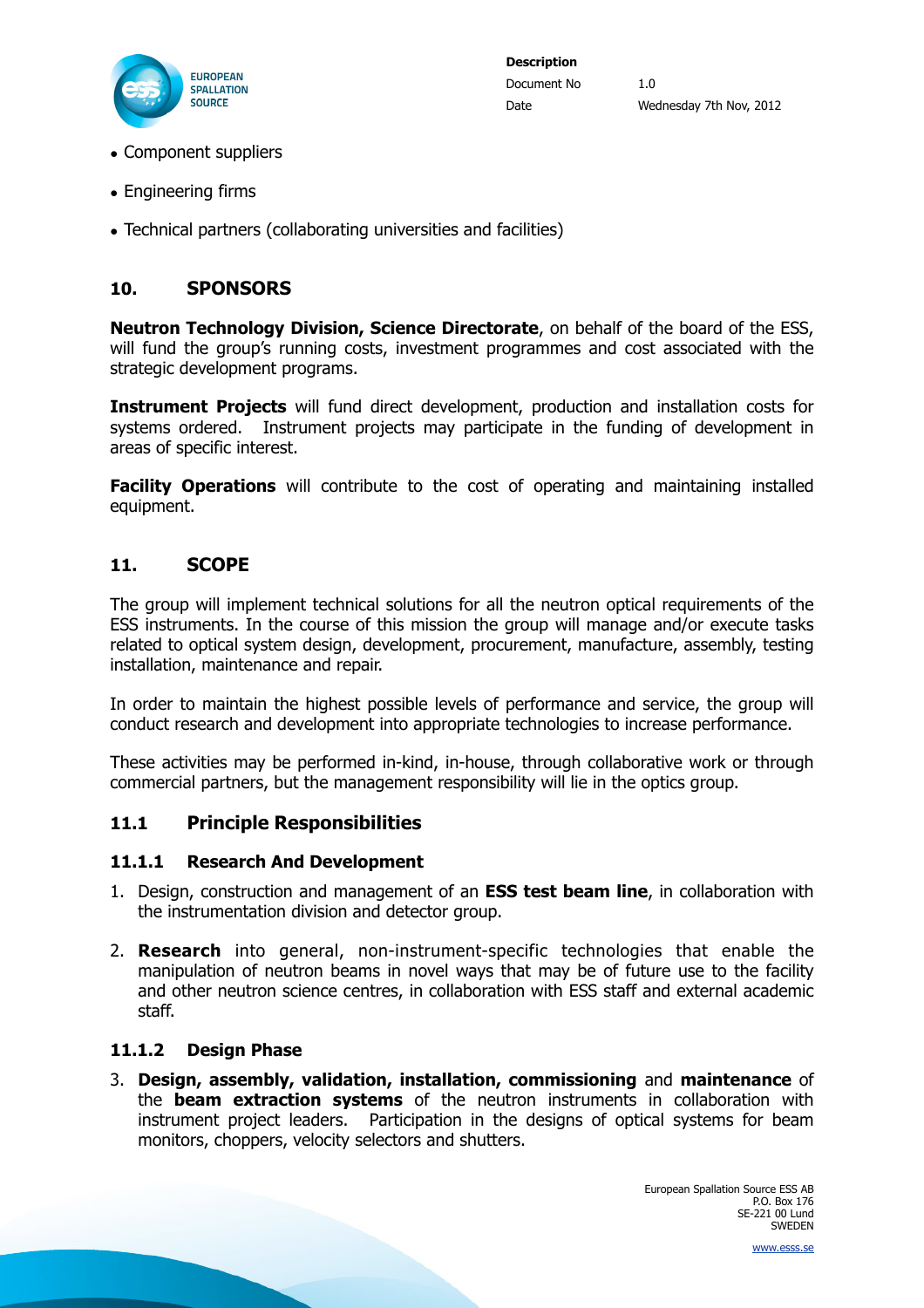

- 4. **Heat load estimation** on the models of the guides to estimate longevity.
- 5. **Radiation fluence estimation** on the guides to estimate longevity.
- 6. **Design, assembly, validation, installation, commissioning** and **maintenance** of the **beam delivery systems** in collaboration with Lead Instrument Scientists.
- 7. **Participation** in **cross functional working groups** related to neutron optics, instrument design, and review panels such as **STAPs** and **TAPs**.
- 8. **Participation** in the compilation of the performance **specifications** and **quality controls** on neutron optical systems for instrument teams.
- 9. **Estimation** of the **dose rates** and **emittance rates** provided by the shielding solutions outside the monolith, for both radiation protection and instrument background.
- 10. **Participation** in **risk analysis** associated with neutron optics, beam delivery and shielding, both at an individual instrument level and at a site level as a result of crosstalk and total influence of all systems.
- 11. **Improvements** to the shielding where necessary due to "hotspots" and discrepancies between numerical models and actual emittance.
- 12. **Definition** of appropriate **standards** and **metrics** to be able to achieve the mission and to be able to compare competitive optical technologies in an objective fashion.

#### <span id="page-9-0"></span>**11.1.3 Procurement**

- 13. The **procurement** of neutron optical systems and associated tools and spare components, or in-house **manufacturing** as appropriate.
- 14. The collection and production of the required **technical documentation**, as required, for the manufacture and acceptance testing of components and systems. Documents may include technical specifications, systems engineering documents, verification and validation protocols, test procedures, installation & operation manuals.
- 15. The **technical discussion** with suppliers prior to order placement and during production as required.
- 16. The **selection** and **validation** of potential equipment suppliers.
- 17. **Technical validation** of procurement proposals and supplier tenders prior to order placement.
- 18. The responsibility for **inspection** and **quality control** functions, as required, throughout the procurement process.
- 19. **Validation**, **benchmarking**, **characterisation** and **long term monitoring** of the entire moderator, beam extraction systems and beam delivery systems assembly after deployment to aid in diagnostics and performance evaluation with regard to upgrades, improvements and future instrumentation.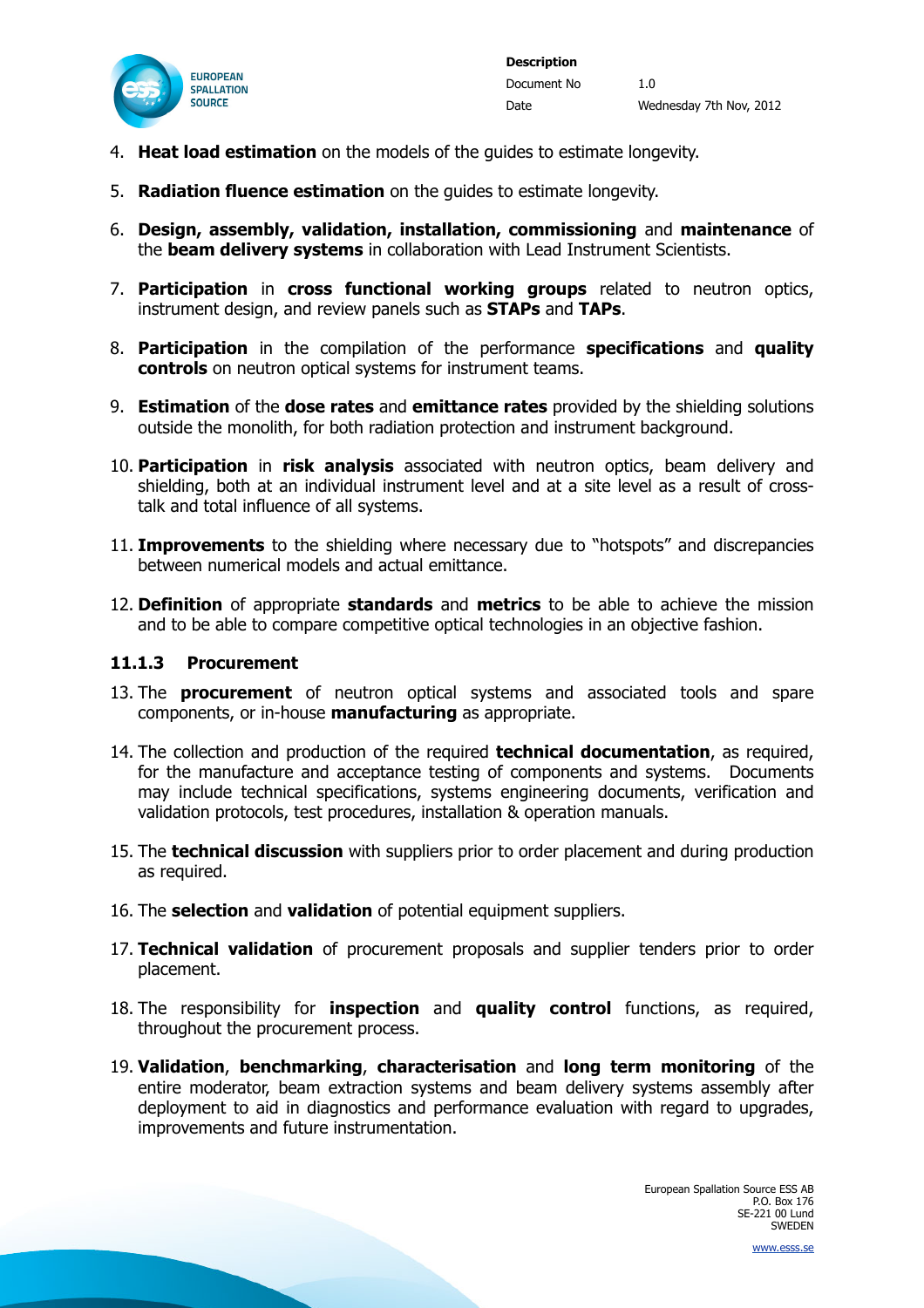

- 20. Identification of paths to **further improvement** of optical systems, and execution of improvements if requested, in partnership with other groups in the ESS, for both instrument performance and safety, as new technology and methodology emerges.
- 21. Supply of **helium 3 polarisation service** to the instrument suite of appropriate capacity.
- 22. Subsequent expansion or reduction of helium 3 production capacity as required, subject to strategic review of requirements by the ESS management as the facility evolves.
- 23. Supply of **supermirror polarsation devices** to the instrument suite after first neutrons in 2019.
- 24. Development and supply of **other neutron optical technologies** as they emerge and are identified as key technologies for the ESS.

### <span id="page-10-0"></span>**11.1.4 Assembly, Test & Inspection**

Group activities will include:

- 25. The establishment of **assembly**, **test** and **inspection facilities** as required to conduct the agreed test program.
- 26. The conduct of inspection and test functions throughout procurements operations as required to ensure conformity of equipment with specified values. Inspection may include the control of components at suppliers premises and the conducting of 'factory' and 'customer' acceptance testing.
- 27. **Verification** and **validation** of all aspects of equipment **performance**, to specified values, of all new or modified optical systems or components.
- 28. **Verification** and **validation** of system **safety** requirements and compliance to the national and international standards in rigour.
- 29. The **authorisation** of equipment and components as 'fit for installation'. Responsibility for design and implementation features and/or procedures to ensure the safe operation of equipment and the interdiction of operation in unsafe modes or configurations.
- 30. The **validation** of systems' **endurance** and serviceability through the conduct of equipment 'endurance testing'.
- 31. The **manufacture** and testing of **prototypes** for the purposes of research and development.

#### <span id="page-10-1"></span>**11.1.5 Commissioning**

Group responsibilities will include:

- 32. **Commissioning** of the optics and associated equipment so that they perform to agreed specifications.
- 33. Provision of **diagnostic tools** and consultation (e.g. for spectroscopy and flux measurements of slow, epithermal fast neutrons, gamma, and other particles), including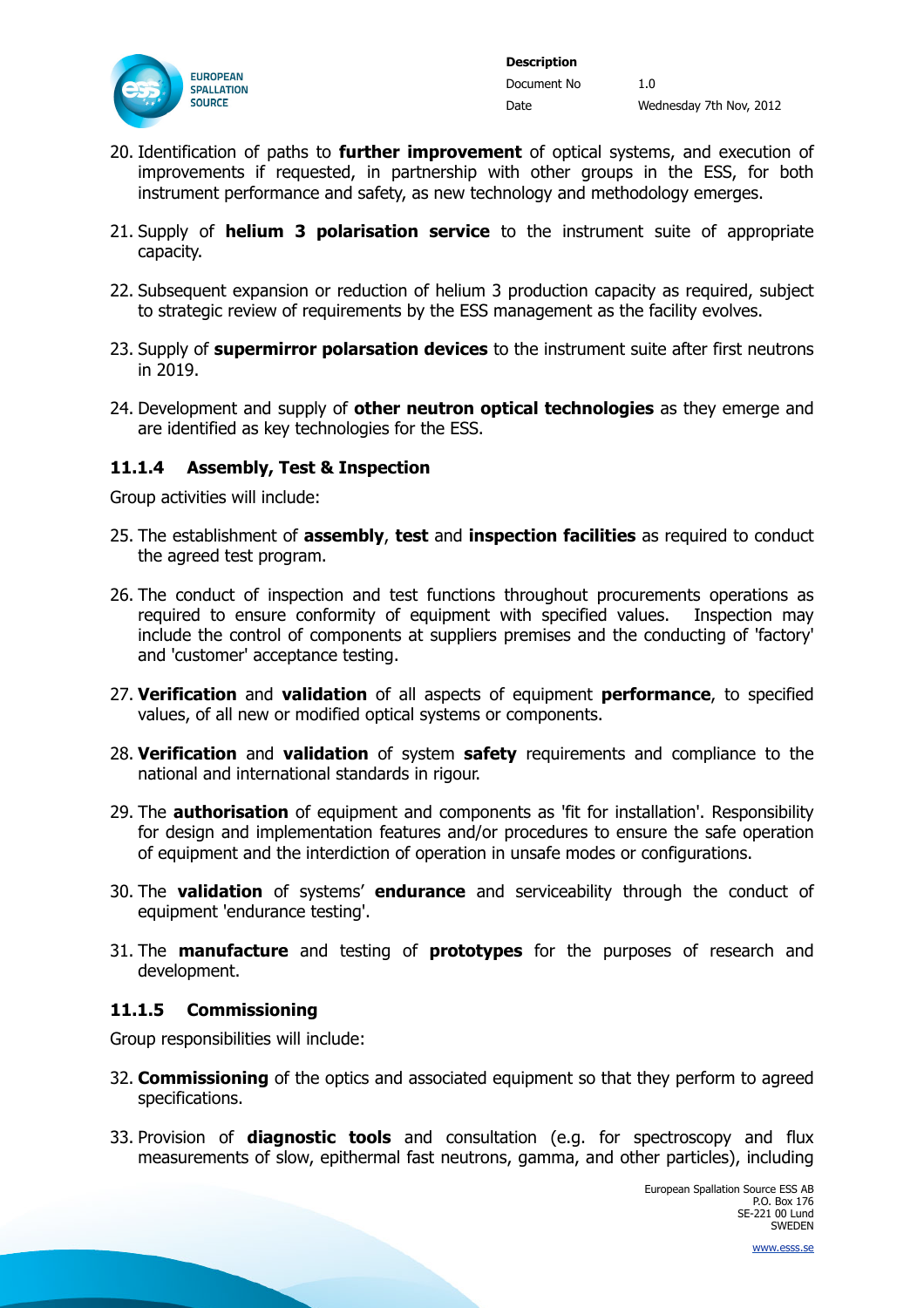

validating neutronic performance, background determination, validation and reduction. This will be done in collaboration with the instrument groups and others in the Neutron Technology Division.

34. Other **consultation** with associated groups, as needed during the commissioning phase.

### <span id="page-11-0"></span>**11.1.6 Decommissioning**

35. **Consultation** on decommissioning and disposal of neutron optical systems at the end of their lifetimes, in terms of the documented material contents of the systems and their expected activations and phases.

## <span id="page-11-1"></span>**12. SCOPE – EXCLUSIONS**

- 1. High-end tools for virtual experiments in order to plan, optimize and model measurements (already covered by DMSC, although initial design work in the neutron optics group could be a useful starting point to feed into DMSC instrument modelling projects).
- 2. Project management.
- 3. Instrument design.
- 4. Shielding requirements for the target monolith.
- 5. Choppers and velocity selectors.
- 6. Beam monitors.
- 7. Shutters.
- 8. During normal operations, the responsibilities of the neutron optics group will be restricted to inspection, minor maintenance activities and consultation on best practice and optimising performance at the request of the instrument scientists. (Please refer to the next section for details on maintenance and repair).
- 9. Containment safety barriers on target building.
- 10. Decommissioning and disposal of irradiated and activated systems.
- 11. Supply of supermirror polarisation devices to instruments prior to 2019.

### <span id="page-11-2"></span>**13. DELIVERABLES**

#### <span id="page-11-3"></span>**13.1 Tangible**

- 1. **TDR input** representing best available current knowledge on neutron optics.
- 2. **Baseline performance figures** for reference instrument beamlines using baseline source characteristics.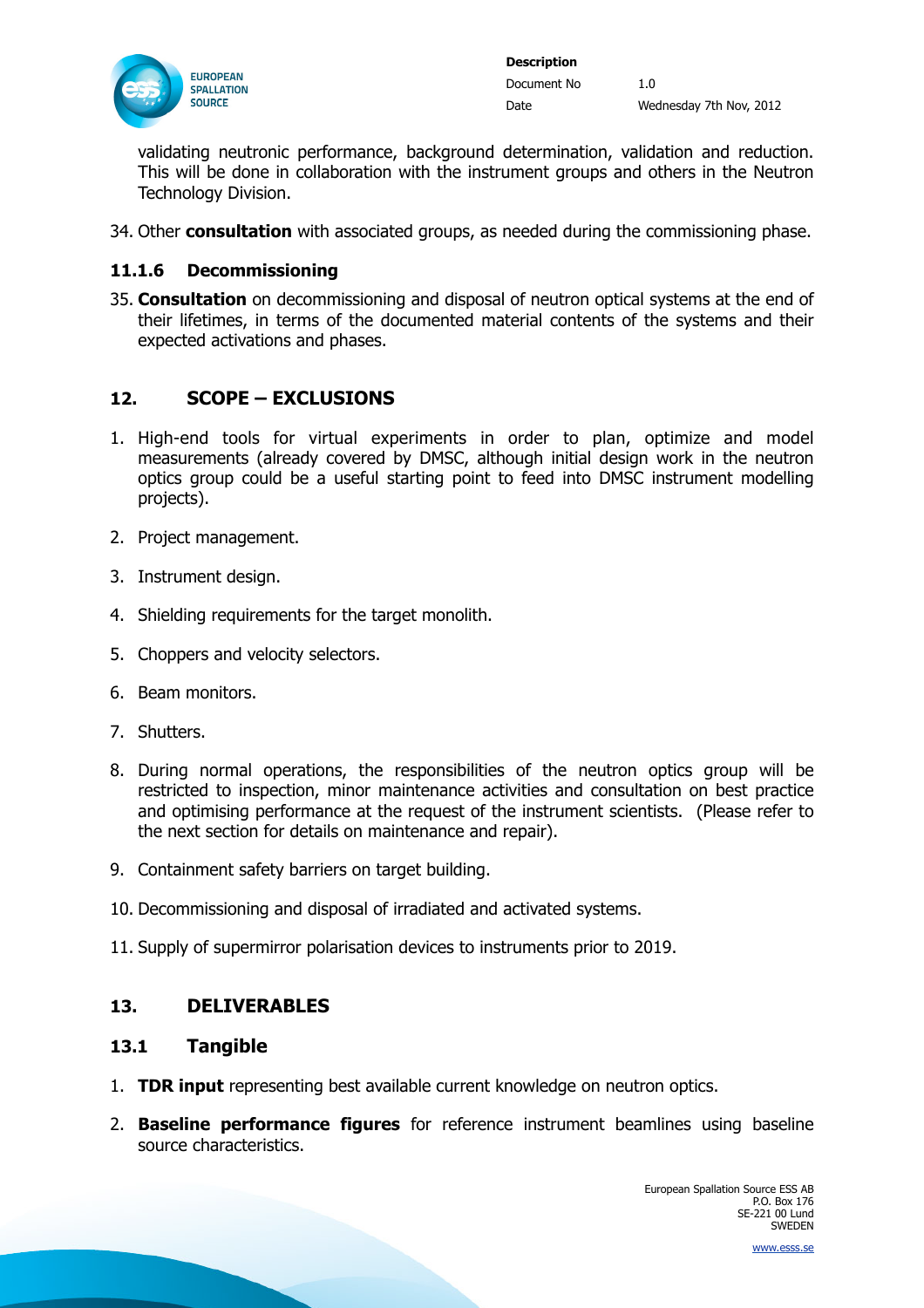

- 3. **Design report** on reference systems.
- 4. **Refined performance** figures for each specific beam line after each instrument is selected for construction.
- 5. **Design report** for each of the optical systems at each stage of the instrument construction project.
- 6. **7 aligned, commissioned neutron beams on day 1**, optimised for the instruments they serve and striking an appropriate balance of performance, risk, cost, and deployment schedule as determined by the ESS management and steering committee.
- 7. High performance **helium 3 polarisation service** available on day 1.
- 8. High performance **supermirror polariser manufacture** available on day 1.

#### <span id="page-12-0"></span>**13.2 Intangible**

9. **Coordination of optics efforts** via CFWG, STAP / TAP participation and review.

#### <span id="page-12-1"></span>**13.2.1 Services to clients**

- 10. **Development**: the group will develop technical solutions and methods to continually improve the performance, lifetime costs and reliability of installed and future systems.
- 11. **Installation**: the group will carry out the installation, on site, of all optical systems and associated support equipment, and the set up and testing of all systems during commissioning.
- 12. **Commissioning**: commissioning of optical systems to bring them to their specified performance. Consultation, as requested, to help aid diagnosis of neutronic and background performance of instruments.
- 13. **Operations**: Consultation as requested by operational groups.
- 14. **Maintenance**: The group will conduct inspections and minor preventative maintenance where necessary in order to ensure the reliable, safe and cost effective functioning of all systems.
- 15. **Repair**: The group will conduct repair of all non-mechanical optical systems or components having suffered breakdown or having been subjected to accidental damage.
- 16. **Science profile**: Contribute to the scientific output and reputation of ESS, through developments and technical training, directly or indirectly relating to optics technology;
- 17. **Contributions to facilities design**: in the course of its duties the group will participate in and contribute to the design and optimisation of ESS facilities associated with or annex to optical systems including shielding, safety, electronics, data acquisition, integrated control systems as appropriate and required.